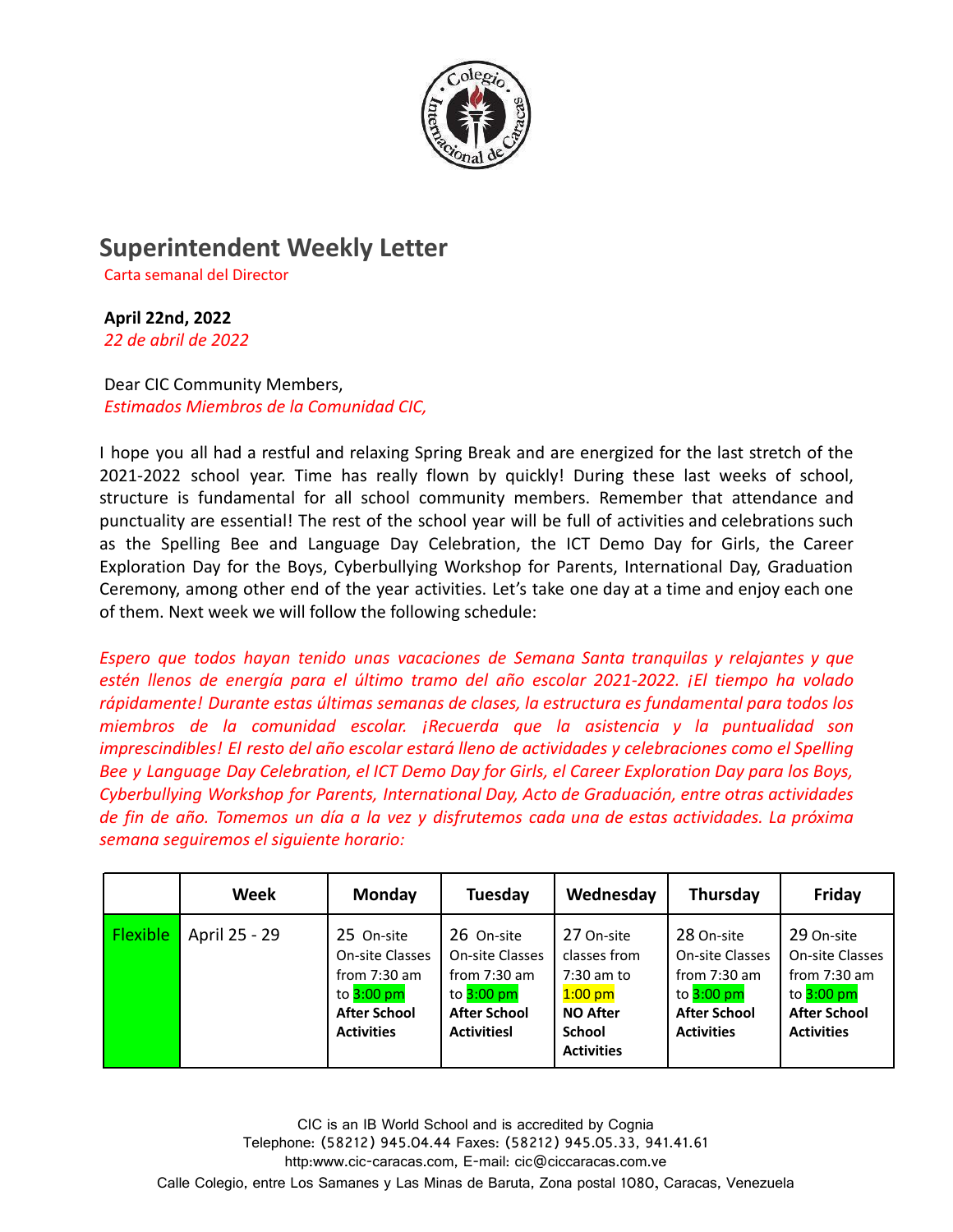

On Monday, April 25th, CIC will celebrate Language and Book Day and the Elementary School will have the Spelling Bee final session as well as a writing exhibition. Students have gone through a Spelling Bee classification and we are very excited to see the final next Monday. Stay tuned as we will be announcing the winners of our Elementary School Spelling Bee final next week!

El lunes 25 de abril el CIC celebrará el Día de la Lengua y el Libro y Elementary School tendrá la *sesión final del Spelling Bee así como una exhibición de escritura. Los estudiantes han pasado por una clasificación de Spelling Bee y estamos muy emocionados de ver la final el próximo lunes. ¡Estén atentos ya que anunciaremos a los ganadores de nuestro concurso final de Spelling Bee la próxima semana!*

On Tuesday, April 26th, our 10th Grade Parents and Students will have an IB Diploma Presentation from 7:45 to 9:00 am in the Learning Center. An invitation email has been sent to all 10th Grade Parents and Students. We hope to see all 10th Grade parents in this meeting to learn more about the IB Diploma Program our 10th graders will be starting in August. See you all there!

*El martes 26 de abril, nuestros padres y estudiantes de 10.º grado tendrán una presentación sobre el Programa del Diploma IB de 7:45 a 9:00 am en el Learning Center. Se ha enviado un correo electrónico de invitación a todos los padres y estudiantes de décimo grado. Esperamos ver a todos los padres de 10º grado en esta reunión para aprender más sobre el Programa del Diploma IB que nuestros alumnos de 10º grado comenzarán en agosto. ¡Nos vemos allí!*

On Thursday, April 28th, we will be hosting two events for our students from 4th to 12th Grade from 8:30 to 11:00 am. One of the events is the Information Communication Technology (ICT) Demo Day for Girls which will introduce girls to different areas of study in this field. This ICT Demo Day for Girls is possible thanks to Fundacion Telefonica Movistar, Engidea, Drone Pixel, Eduverso and CIC is very proud of hosting it. At the same time our boys will be exposed to a Career Exploration Day in the arts from culinary arts and communications experts to photography and art. This will be a special day at CIC where students will have the opportunity to explore careers and professions!

El jueves 28 de abril tendremos dos eventos para nuestros estudiantes de 4° a 12° grado de 8:30 a *11:00 am. Uno de los eventos es el Día de Demostración de Tecnología de la Información y la Comunicación (TIC) para niñas, que presentará a las niñas diferentes áreas de estudio en este campo. Este Demo Day TIC para Niñas es posible gracias a Fundación Telefónica Movistar, Engidea, Drone Pixel, Eduverso y CIC se enorgullece de ser la sede del mismo. Al mismo tiempo, nuestros niños de estos grados tendrán un día de exploración de carreras en las artes, desde expertos en artes culinarias y comunicaciones hasta fotografía y arte. ¡Será un día especial en CIC donde los estudiantes tendrán la oportunidad de explorar carreras y profesiones!*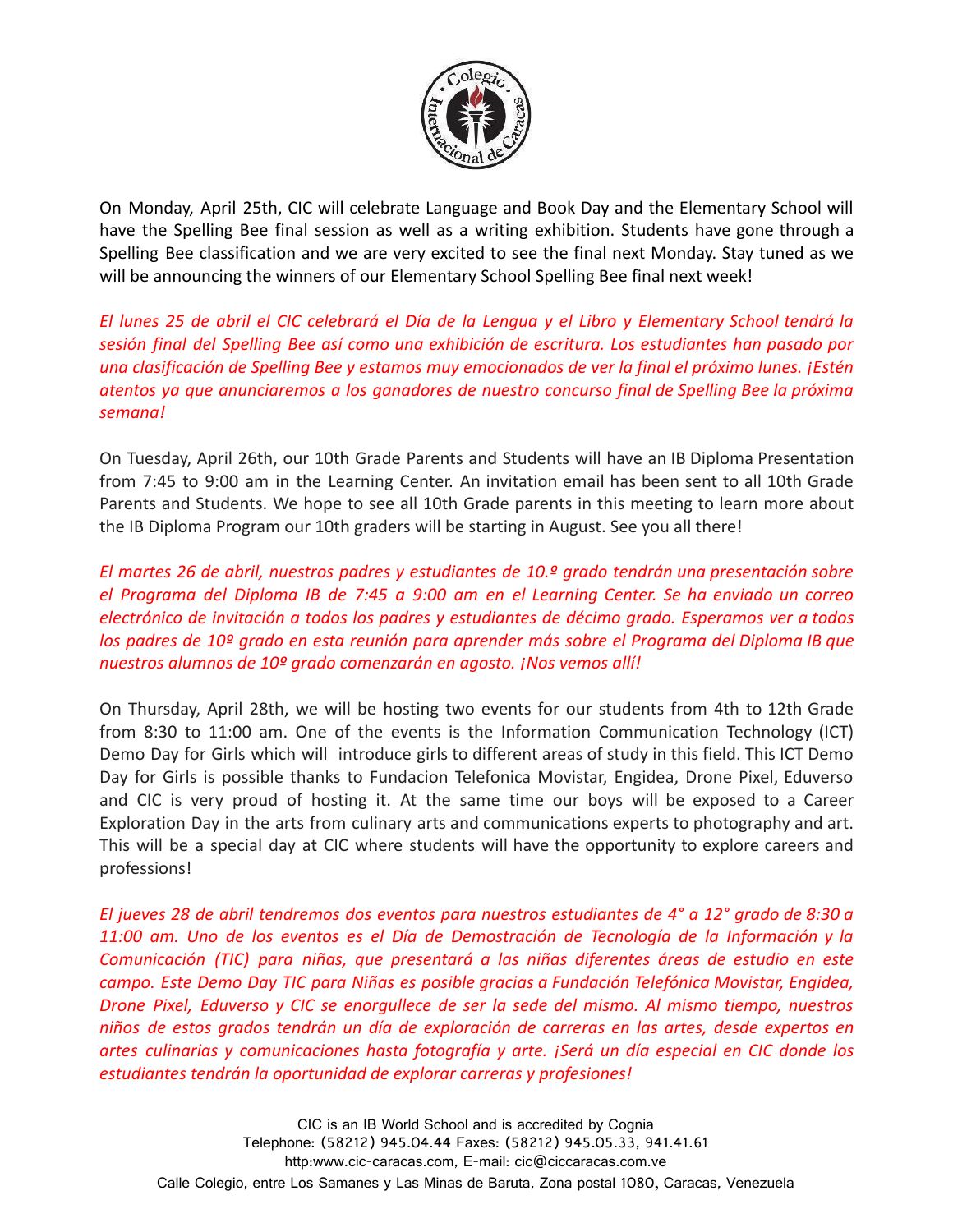



Also on Thursday, April 28th, we will be hosting a workshop which will address important issues related to child protection for all parents at CIC! **The Best Parental Control** workshop for parents will be addressing themes like cyberbullying and other threats in the digital world in Spanish. This workshop is kindly provided by Movistar and Fundacion Habla and will be taking place in the Learning Center from 1:30 to 3:00 pm. Don't miss this learning opportunity and stay tuned for our cyberbullying campaign on the school Instagram account @ciccaracas

*¡También el jueves 28 de abril, tendremos un taller que abordará temas importantes relacionados con la protección infantil para todos los padres en CIC! El taller El Mejor Control Parental para padres abordará temas como el ciberacoso y otras amenazas en el mundo digital en español. Este taller es gentilmente brindado por Movistar y Fundación Habla y se llevará a cabo en el Learning Center de 1:30 a 3:00 pm. No te pierdas esta oportunidad de aprendizaje y mantente al tanto de nuestra campaña de ciberacoso en la cuenta de Instagram del colegio @ciccaracas*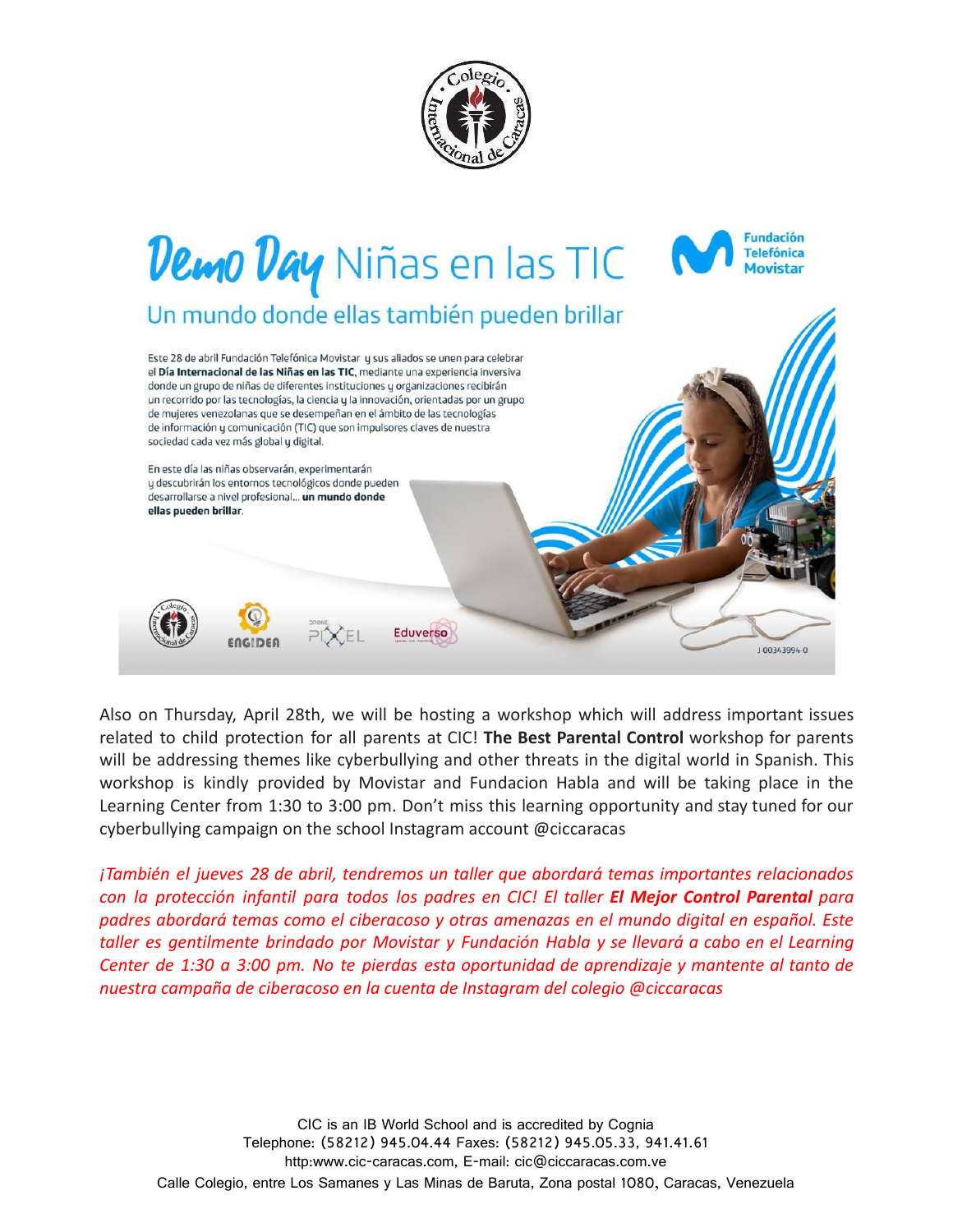





Remember that International Day is getting closer… Save the date for **Wednesday, May 4th** and start getting your national traditional costume or the colors of your flag ready to wear for that day! There will be 6 different stands for the following countries/continents which are the most represented ones at CIC:

- 1. Italy, Spain, and Europe.
- 2. Lebanon and the Middle East.
- 3. USA and Canada.
- 4. Colombia and South America.
- 5. China and Asia
- 6. Venezuela

*Recuerden que el Día Internacional está cada vez más cerca… Aparta la fecha para el miércoles 4* de mayo y empieza a preparar tu traje típico nacional o los colores de tu bandera para ese día! *Habrán 6 stands diferentes para los siguientes países/continentes que son los más representados en CIC:*

- *1. Italia, España y Europa.*
- *2. Líbano y Medio Oriente.*
- *3. Estados Unidos y Canadá.*
- *4. Colombia y Sudamérica.*
- *5. China y Asia*
- *6.Venezuela*

An update on the Donate a Seat to the CIC Gaviria Theater Campaign: So far we have guaranteed **67 new seats** for our Gaviria Theater, we still need **37 more seats** to reach our goal!. Donate \$100 for one seat now and support CIC. Contact Mr. Carlos Espinoza or Mr. Gustavo Sever for more information on how to show your appreciation to CIC and the performing arts!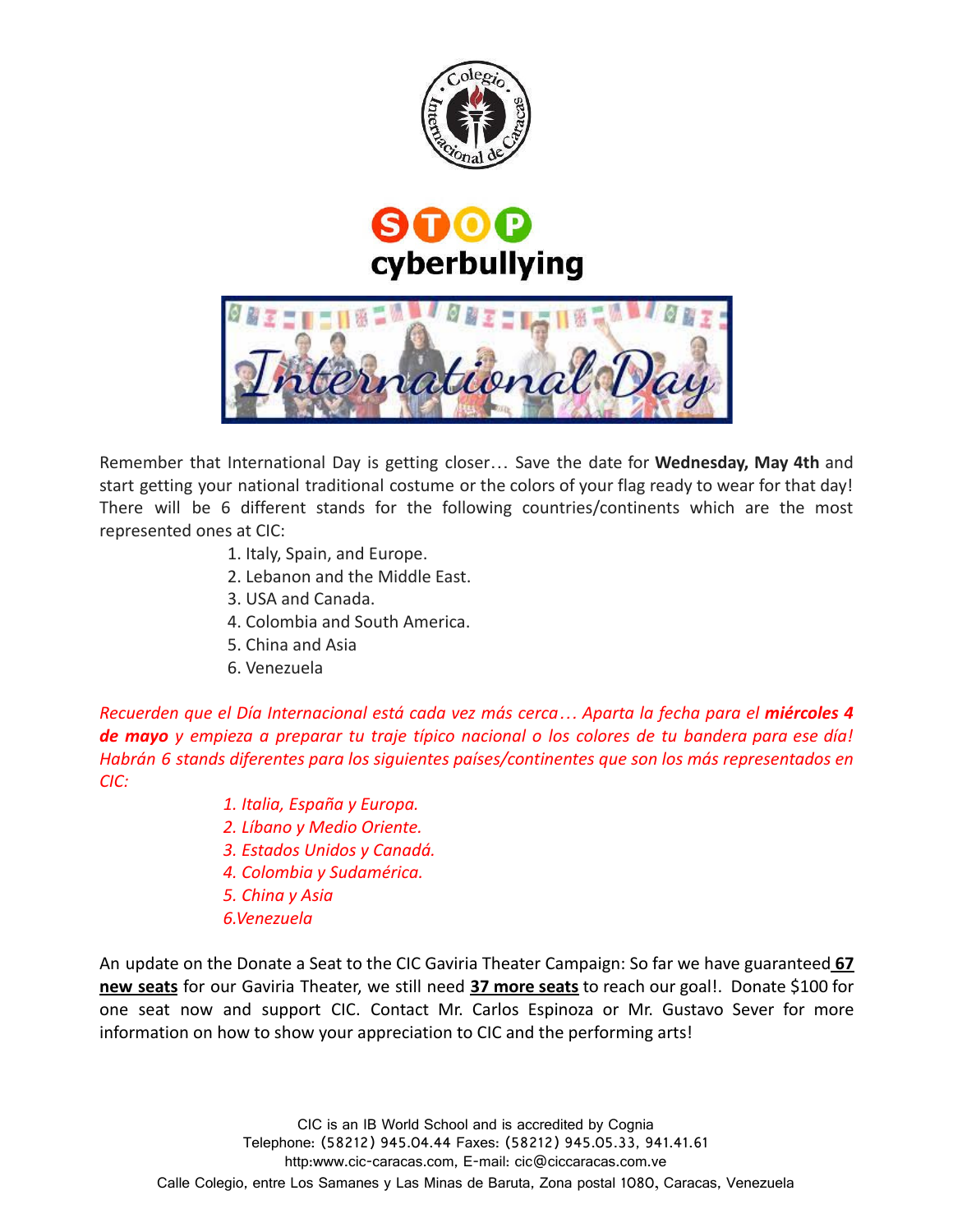

*Una actualización sobre la campaña Dona un Asiento para el Teatro Gaviria del CIC: Hasta el momento hemos garantizado 67 asientos nuevos para nuestro Teatro Gaviria, ¡todavía necesitamos 37 asientos más para alcanzar nuestra meta!. Dona US \$100 por un asiento ahora y apoya al CIC. ¡Comuníquese con Mr. Carlos Espinoza o Mr. Gustavo Sever para obtener más información sobre cómo mostrar tu aprecio por CIC y las artes escénicas!*

CIC is very proud to announce Interart 2022: an Interschool Art Competition that CIC will be hosting on Sunday, May 15th. This event allows students from 16 different schools in Caracas to explore and develop artistic, creative skills and talents of our students, while giving them the opportunity to interact and connect with their peers from other educational institutions. This project seeks the integration of different educational communities in Caracas, while contributing to Hogar Bambi in the development of its activities and projects for Venezuelan children.

Each school has been working on their own interpretation of the Avila. So far we have already received wonderful Avila artworks which will be exhibited and auctioned on Sunday, May 15th at CIC. All funds raised will be donated to Hogar Bambi on behalf of all the school and students that participate in this project. This is an open event to the entire school community. More information and invitations will follow. Stay tuned!



CIC se enorgullece de anunciar Interart 2022: una competencia de arte interescolar que CIC llevará a cabo el domingo 15 de mayo. Este evento permite a los estudiantes de 16 colegios diferentes en Caracas explorar y desarrollar sus habilidades y talentos artísticos, mientras tienen la oportunidad de interactuar y conectarse con sus pares de otras instituciones educativas. Este proyecto busca la integración de las diferentes comunidades educativas de Caracas, al mismo tiempo que contribuye a Hogar Bambi en el desarrollo de sus actividades y proyectos para la niñez venezolana.